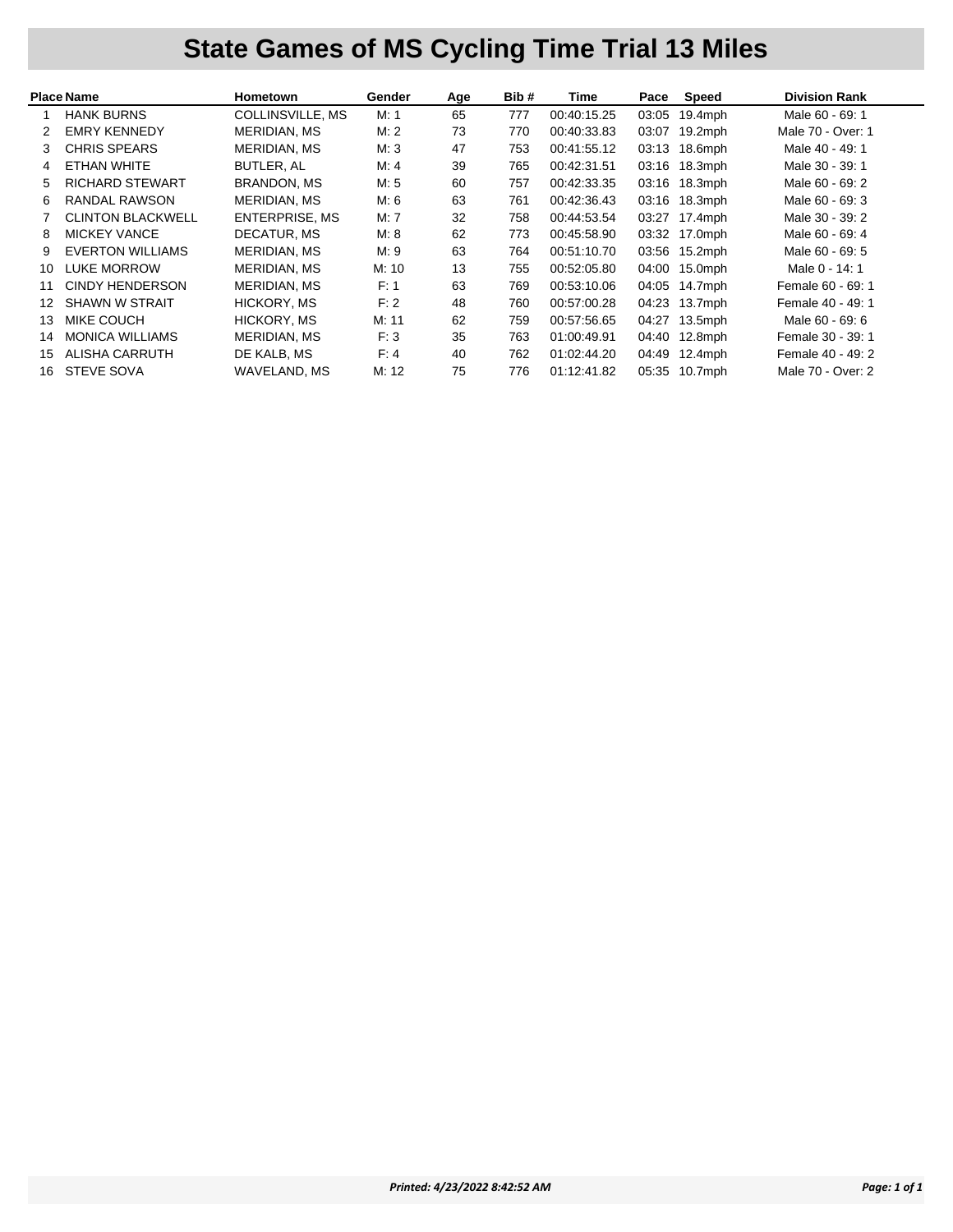## **State Games of MS Cycling Time Trial 13 Miles**

| <b>Male 0 - 14</b> |                       |                          |             |             |                |  |  |  |  |
|--------------------|-----------------------|--------------------------|-------------|-------------|----------------|--|--|--|--|
| Place              | Bib#                  | Name                     | Time        | <b>Type</b> | City           |  |  |  |  |
| 1                  | 755                   | <b>LUKE MORROW</b>       | 00:52:05.80 | Cyclist     | Meridian       |  |  |  |  |
|                    |                       | Male 30 - 39             |             |             |                |  |  |  |  |
| <b>Place</b>       | Bib#                  | Name                     | Time        | <b>Type</b> | City           |  |  |  |  |
| 1                  | 765                   | <b>ETHAN WHITE</b>       | 00:42:31.51 | Cyclist     | <b>Butler</b>  |  |  |  |  |
| $\overline{2}$     | 758                   | <b>CLINTON BLACKWELL</b> | 00:44:53.54 | Cyclist     | Enterprise     |  |  |  |  |
|                    | <b>Female 30 - 39</b> |                          |             |             |                |  |  |  |  |
| <b>Place</b>       | Bib#                  | Name                     | Time        | <b>Type</b> | City           |  |  |  |  |
| 1                  | 763                   | <b>MONICA WILLIAMS</b>   | 01:00:49.91 | Cyclist     | Meridian       |  |  |  |  |
|                    |                       | Male 40 - 49             |             |             |                |  |  |  |  |
| Place              | Bib#                  | <b>Name</b>              | Time        | <b>Type</b> | City           |  |  |  |  |
| 1                  | 753                   | <b>CHRIS SPEARS</b>      | 00:41:55.12 | Cyclist     | Meridian       |  |  |  |  |
|                    |                       | <b>Female 40 - 49</b>    |             |             |                |  |  |  |  |
| <b>Place</b>       | Bib#                  | Name                     | Time        | <b>Type</b> |                |  |  |  |  |
|                    |                       |                          |             |             | City           |  |  |  |  |
| 1                  | 760                   | <b>SHAWN W STRAIT</b>    | 00:57:00.28 | Cyclist     | Hickory        |  |  |  |  |
| $\overline{2}$     | 762                   | ALISHA CARRUTH           | 01:02:44.20 | Cyclist     | De Kalb        |  |  |  |  |
|                    |                       | Male 60 - 69             |             |             |                |  |  |  |  |
| Place              | Bib#                  | Name                     | Time        | <b>Type</b> | City           |  |  |  |  |
| 1                  | 777                   | <b>HANK BURNS</b>        | 00:40:15.25 | Cyclist     | Collinsville   |  |  |  |  |
| 2                  | 757                   | <b>RICHARD STEWART</b>   | 00:42:33.35 | Cyclist     | <b>Brandon</b> |  |  |  |  |
| 3                  | 761                   | <b>RANDAL RAWSON</b>     | 00:42:36.43 | Cyclist     | Meridian       |  |  |  |  |
|                    |                       | <b>Female 60 - 69</b>    |             |             |                |  |  |  |  |
| Place              | Bib#                  | Name                     | Time        | <b>Type</b> | City           |  |  |  |  |
| 1                  | 769                   | <b>CINDY HENDERSON</b>   | 00:53:10.06 | Cyclist     | Meridian       |  |  |  |  |
|                    |                       | Male 70 - Over           |             |             |                |  |  |  |  |
| Place              | Bib#                  | <b>Name</b>              | Time        | Type        | City           |  |  |  |  |
| 1                  | 770                   | <b>EMRY KENNEDY</b>      | 00:40:33.83 | Cyclist     | Meridian       |  |  |  |  |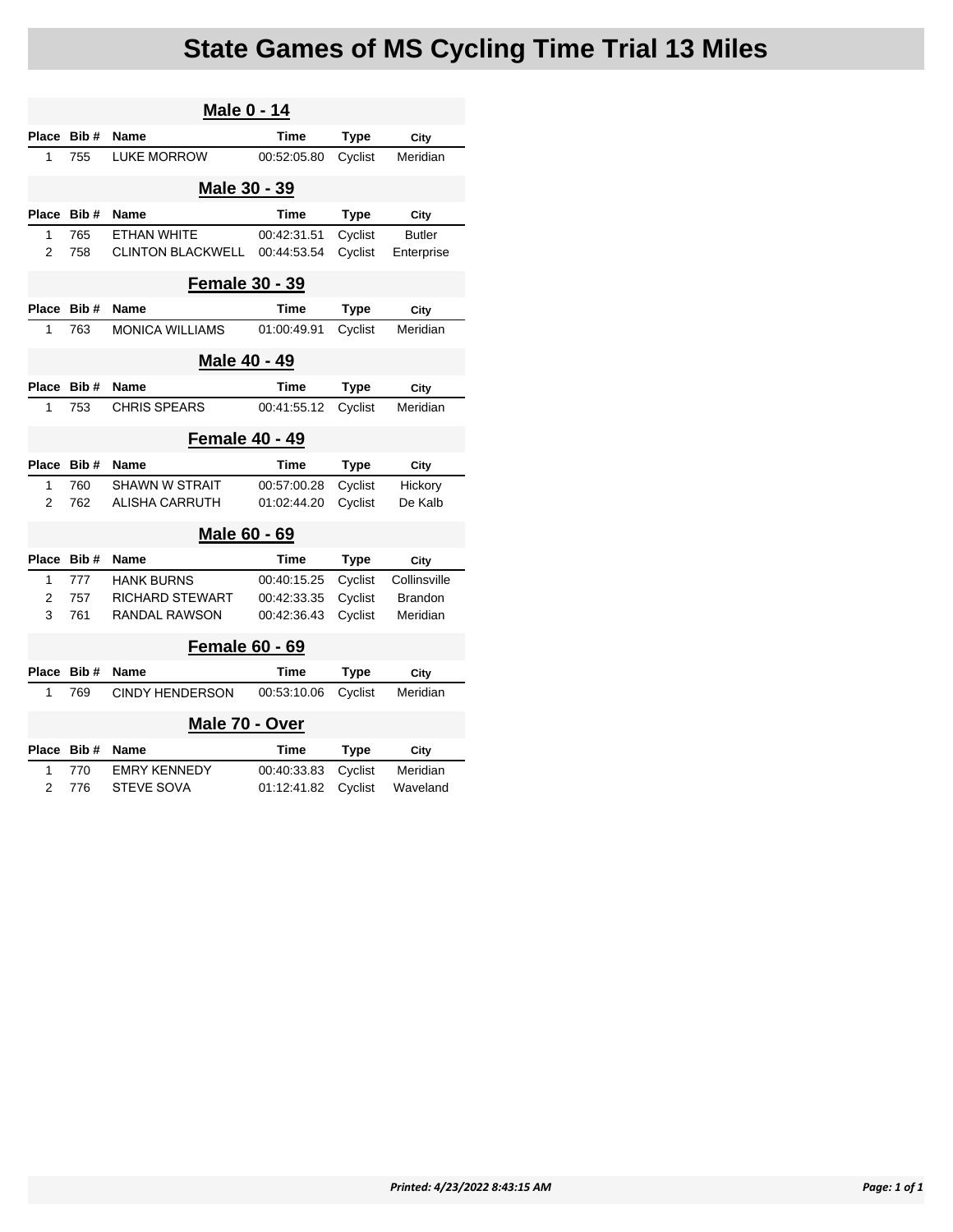## **State Games of MS Cycling Time Trial 24 Miles**

|   | <b>Place Name</b>    | Hometown            | Gender | Age | Bib# | Time        | Pace | Speed         | <b>Division Rank</b> |
|---|----------------------|---------------------|--------|-----|------|-------------|------|---------------|----------------------|
|   | <b>MIKE MACGOWN</b>  | MADISON, MS         | M. 1   | 47  | 768  | 00:56:09.56 |      | 02:20 25.6mph | Male 40 - 49: 1      |
|   | LALO CARRILLO        | <b>MERIDIAN, MS</b> | M:2    | 24  | 751  | 01:01:17.63 |      | 02:33 23.5mph | Male 20 - 29: 1      |
| 3 | <b>GREGG GARDNER</b> | <b>MERIDIAN, MS</b> | M.3    | -51 | 754  | 01:06:24.66 |      | 02:46 21.7mph | Male 50 - 59: 1      |
| 4 | STEPHANIE CAYULA     | WAVELAND, MS        | F: 1   | 56  | 775  | 01:09:19.13 |      | 02:53 20.8mph | Female 50 - 59: 1    |
| 5 | <b>EDDIE BOWLES</b>  | <b>MERIDIAN, MS</b> | M: 4   | 35  | 774  | 01:09:34.56 |      | 02:53 20.7mph | Male 30 - 39: 1      |
| 6 | EDWARD ABDELLA       | <b>MERIDIAN, MS</b> | M: 5   | 57  | 756  | 01:11:22.39 |      | 02:58 20.2mph | Male 50 - 59: 2      |
|   | <b>GREG LOVETTE</b>  | DE KALB. MS         | M: 6   | 66  | 772  | 01:22:20.94 |      | 03:25 17.5mph | Male 60 - 69: 1      |